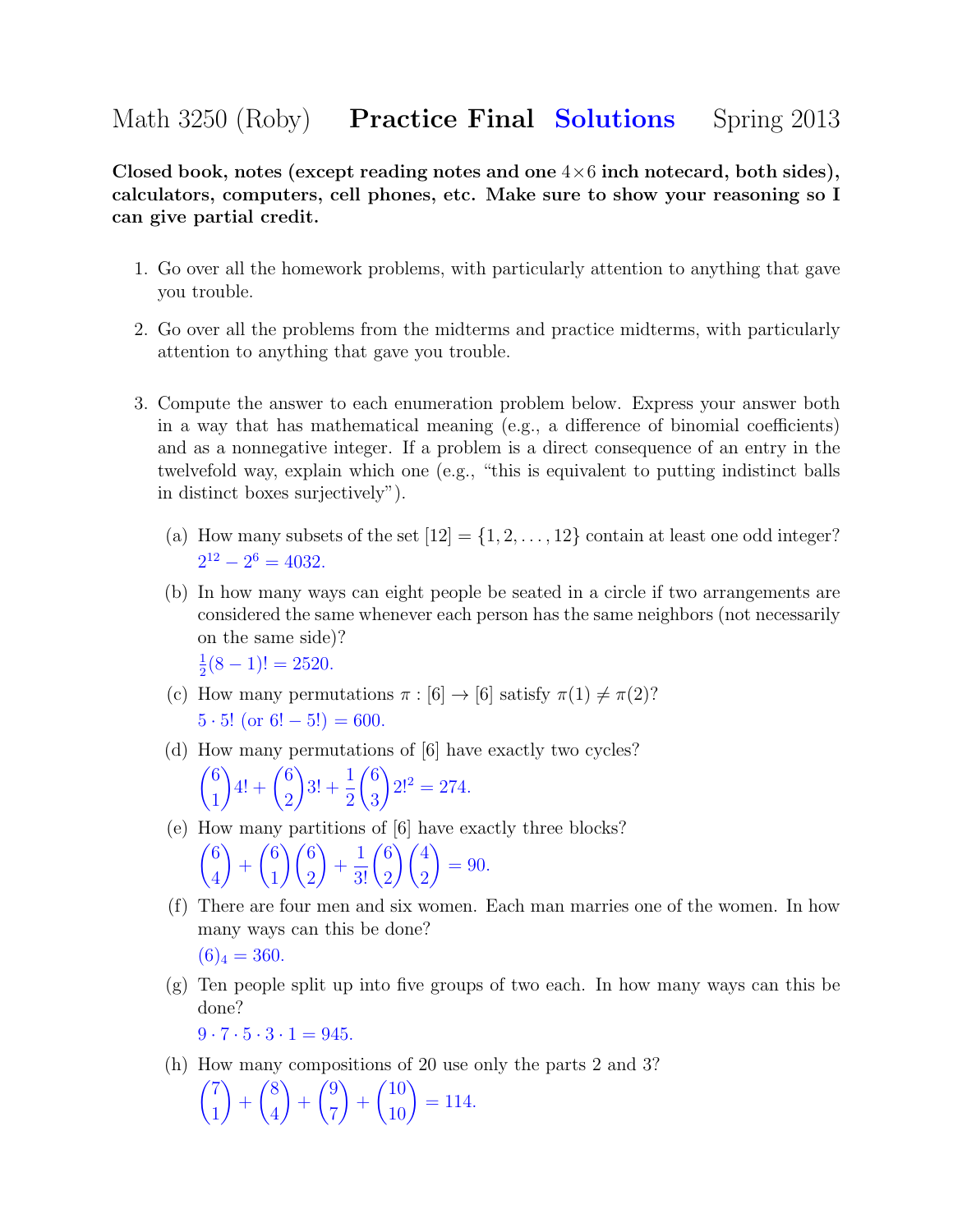- (i) How many partitions of 8 are there into odd parts? Six: 71, 53, 5111, 331, 31111, 111111111.
- (j) In how many different ways can the letters of the word BOOKKEEPER be arranged if the three E's cannot appear consecutively?

$$
\binom{10}{3,2,2,1,1,1} - \binom{8}{2,2,1,1,1,1} = 14,1120.
$$

- (k) How many sequences  $(a_1, a_2, \ldots, a_{12})$  are there consisting of four 0's and eight 1's if no two consecutive terms are both 0's?  $(8 + 1)$ 4  $\setminus$  $= 126.$
- (l) A box is filled with three azure socks, three brown socks, and four chartreuse socks. Eight socks are pulled out, one at at time. In how many ways can this be done? (Socks of the same color are indistinguishable.)

$$
2\binom{8}{1,3,4} + 3\binom{8}{2,3,3} + \binom{8}{2,2,4} = 2660.
$$

- (m) How many trees are there on the vertex set [6]? How many rooted forests?  $6^{6-2} = 1296$ ;  $(6+1)^{6-1}$ .
- 4. Find the number of lattice paths from  $(0, 0)$  to  $(20, 30)$  with steps  $(1, 0)$  and  $(0, 1)$  (i.e., one unit north or one unit east) that pass through the point (8, 15) but do not pass through (14, 23). Express your answers in terms of familiar combinatorial numbers covered in the course—there's no need for a final numerical answer.

$$
\binom{23}{8}\binom{27}{12} - \binom{23}{8}\binom{14}{6}\binom{13}{6} = 5,996,889,323,568.
$$

5. Use generating functions to solve the recurrence

$$
f(n + 1) = 3f(n) + 2^{n+1}
$$
, for  $n \ge 0$ ,

with initial condition  $f(0) = 1$ .

Let  $F(x)$  be the OGF for  $f(n)$ . Multiply the recurrence by  $x^{n+1}$  and sum on  $n \geq 0$  to get

$$
F(x) - 1 = 3xF(x) + \frac{2x}{1 - 2x}
$$

$$
F(x)[1 - 3x] = 1 + \frac{2x}{1 - 2x} = \frac{1}{1 - 2x}
$$

$$
F(x) = \frac{1}{(1 - 3x)(1 - 2x)} = \frac{3}{1 - 3x} - \frac{2}{1 - 2x}
$$

Hence,  $f(n) = 3^{n+1} - 2^{n+1}$ .

6. (a) Let  $h(n)$  be the number of ways to choose a permutation  $\pi \in S_n$ , then for each cycle C of  $\pi$  either color each element of C red or blue, or else don't color any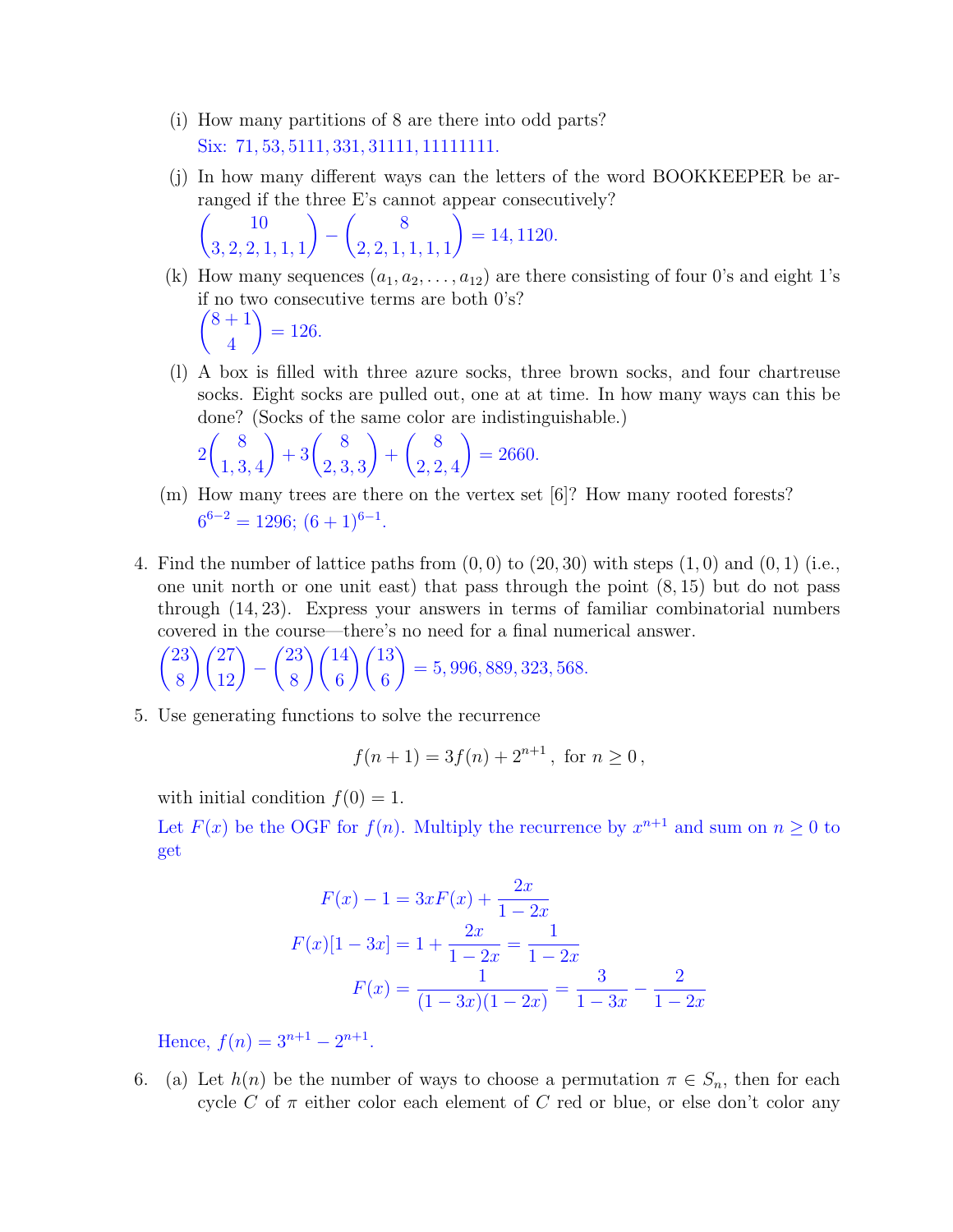element of C. For instance,  $h(2) = 14$ , with nine possibilities for the identity permutation and five for the other. Set  $h(0) = 1$ . Find a simple expression (without summation symbols, product symbols, or exponential functions) for the exponential generating function for  $h(n)$ .

Partition the set  $[n]$ . On each block place a cycle, then color each element red or blue, or else don't color any element. For a block of size k we have  $f(k) =$  $(k-1)!(2^k+1)$  choices. Then by the Exponential Formula we get

$$
\sum_{n\geq 0} h(n) \frac{x^n}{n!} = \exp \sum_{k\geq 1} (k-1)!(2^k+1)\frac{x^k}{k!}
$$

$$
= \exp \sum_{k\geq 1} (2^k+1)\frac{x^k}{k}
$$

$$
= e^{-\log(1-2x) - \log(1-x)}
$$

$$
= \frac{1}{(1-2x)(1-x)}.
$$

(b) Find a simple formula for  $h(n)$ . By (a) we know that the EGF for  $h(n)$  is given by

$$
\frac{1}{(1-2x)(1-x)} = \frac{2}{1-2x} - \frac{1}{1-x}.
$$

Hence,  $h(n) = n!(2^{n+1} - 1)$ . Notice that if you had forgotten the n! you would get the wrong answer for  $h(2)$ .

- 7. (a) Suppose that a tournament T has a directed cycle. Show that T has a directed triangle (i.e., a directed cycle of length three). Let C be a directed cycle of T of minimal length  $\ell$ . If  $\ell > 3$ , then choose two vertices u and v of C that are not adjacent in C. Any orientation of the edge uv produces a cycle of length less than  $\ell$ , contradiction. Hence,  $\ell = 3$ .
	- (b) How many tournaments on the vertex set  $[n]$  have no directed triangles?

By (a), we want to count the number of tournaments on  $[n]$  with no directed cycle. Such a tournament T must have a sink z, since if we start at any random vertex and start walking along edges in the direction of their arrows, then we either end at a sink or create a directed cycle. This sink must be *unique*: for if  $z'$ were another sink, then the edge between  $z$  and  $z'$  would create a contradiction.

Now remove  $z_1 := z$  and all incident edges from T to create a tournament  $T_2$ . The same reasoning applies to  $T_2$ , so we can find its unique sink  $z_2$ . Continuing in this way gives a unique sequence of vertices  $z_1, z_2, \ldots z_n$  such that  $z_i \to z_j$  whenever  $i < j$ . Since there are n! ways to label the vertices, this gives n! tournaments on  $[n]$  that contain no directed cycle, hence by (a) no directed triangle.

8. The Laplacian matrix L of a certain loopless graph G has eigenvalues  $0, 1, 1, 2, 4, 4, 7, 11$ . Compute the number of vertices, edges, and spanning trees of G.